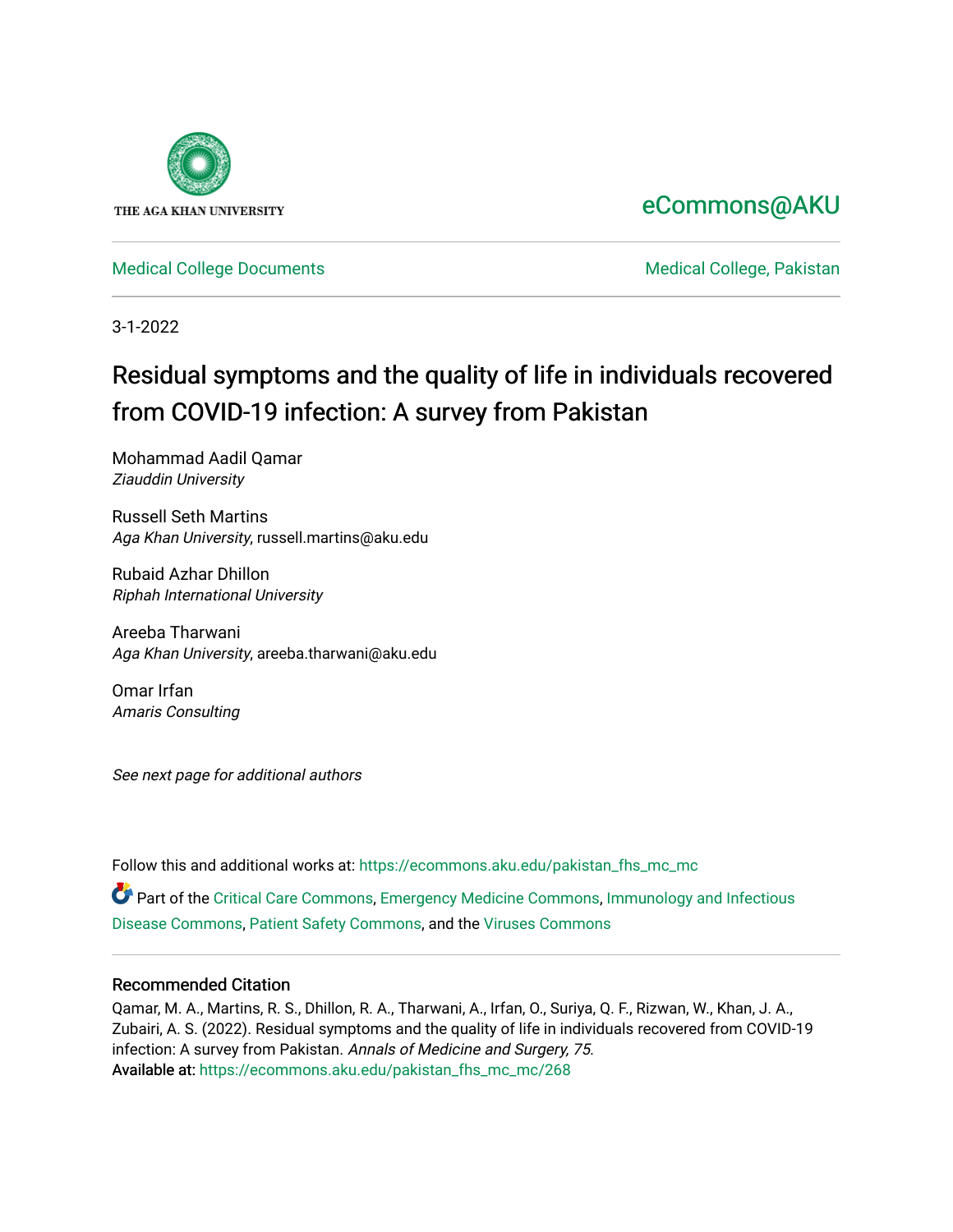### Authors

Mohammad Aadil Qamar, Russell Seth Martins, Rubaid Azhar Dhillon, Areeba Tharwani, Omar Irfan, Qosain Fatima Suriya, Wajiha Rizwan, Javaid Ahmed Khan, and Ali Bin Sarwar Zubairi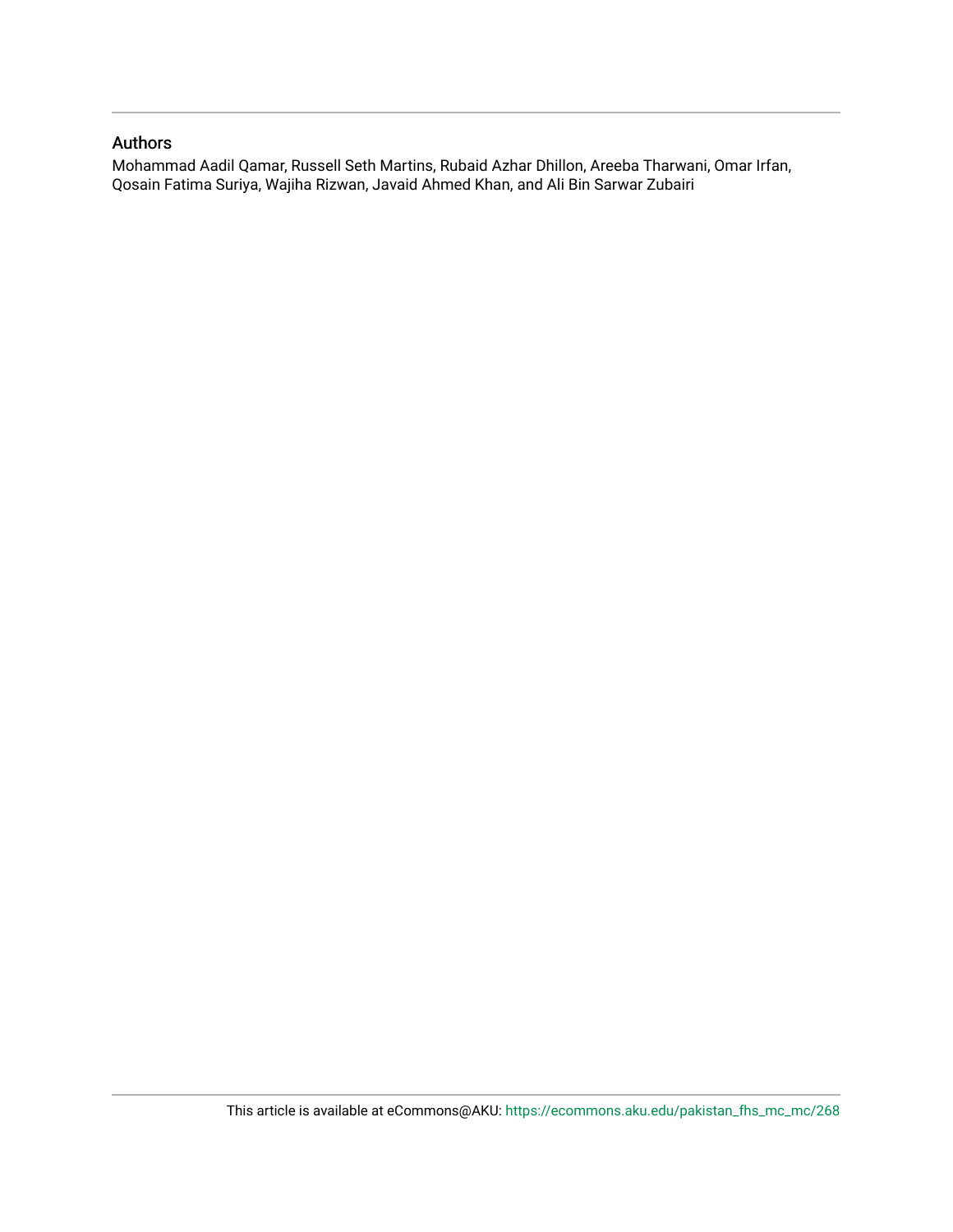

Contents lists available at [ScienceDirect](www.sciencedirect.com/science/journal/20490801)

## Annals of Medicine and Surgery



journal homepage: [www.elsevier.com/locate/amsu](https://www.elsevier.com/locate/amsu) 

Cross-sectional Study

## Residual symptoms and the quality of life in individuals recovered from COVID-19 infection: A survey from Pakistan



Mohammad Aadil Qamar<sup>a</sup>, Russell Seth Martins <sup>b</sup>, Rubaid Azhar Dhillon <sup>c,\*</sup>, Areeba Tharwani <sup>b</sup>, Omar Irfan <sup>d</sup>, Qosain Fatima Suriya <sup>e</sup>, Wajiha Rizwan <sup>f</sup>, Javaid Ahmed Khan <sup>g</sup>, Ali bin Sarwar Zubairi<sup>8</sup>

<sup>a</sup> *Ziauddin University, Karachi, Pakistan* 

<sup>b</sup> *Medical College, Aga Khan University, Karachi, Pakistan* 

<sup>c</sup> *Medical College, Riphah International University, Rawalpindi, Pakistan* 

<sup>d</sup> *Amaris Consulting, Toronto, Ontario, Canada* 

<sup>e</sup> *Aga Khan University Hospital, Karachi, Pakistan* 

<sup>f</sup> *Department of Pediatrics, Children Hospital, Lahore, Pakistan* 

<sup>g</sup> *Department of Pulmonology, Aga Khan University Hospital, Karachi, Pakistan* 

#### ARTICLE INFO

*Keywords:*  COVID-19 Residual symptoms Quality of life

#### ABSTRACT

*Background:* There remains scarcity of literature regarding the patient's health status post-COVID-19 infection. This study analyzes the prevalence of residual symptoms and quality of life (QoL) after COVID-19. *Methods:* An anonymous online survey was administrated in Pakistan from November 2020 to April 2021 in COVID-19 survivors. The questionnaire used the 12-Item Short Form Health Survey (SF-12) to assess mental and physical QoL. Multivariate linear regression was used to explore factors associated with mental and physical QoL scores.

*Results:* A total of 331 COVID-19 survivors participated in our survey. Around 42.0% of the cohort reported within 1–3 months of diagnosis of COVID-19. The common residual symptoms were body aches (39.9%), low mood (32.6%), and cough (30.2%). Better physical QoL was associated with being male (adjusted beta: 3.328) and having no residual symptoms (6.955). However, suffering from nausea/vomiting during initial COVID-19 infection (− 4.026), being admitted to the ICU during COVID-19 infection (− 9.164), and suffering from residual body aches (-5.209) and low mood (-2.959) was associated with poorer QoL. Better mental QoL was associated with being asymptomatic during initial COVID-19 infection (6.149) and post-COVID (6.685), while experiencing low mood post-COVID was associated with poorer mental QoL (−8.253 [-10.914, −5.592]).

*Conclusion:* Despite presumed "recovery" from COVID-19, patients still face a wide range of residual symptoms months after initial infection, which contributes towards poorer QoL. Healthcare professionals must remain alert to the long-lasting effects of COVID-19 infection and aim to address them appropriately to improve patients' QoL.

#### **1. Introduction**

Coronavirus disease 2019 (COVID-19) was declared as a pandemic on March 11, 2020 by the World Health Organization (WHO) [[1](#page-7-0)]. As of February 11, 2022, nearly 404 million people have contacted COVID-19 while the reported number of deaths stand at 5.7 million worldwide. After three waves of COVID-19 outbreaks, Pakistan currently has nearly 1.4 million confirmed cases and 29,000 deaths with its minister warning of a fourth wave if Standard Operating Procedures (SOPs) are not followed  $[1,2]$  $[1,2]$ . With a looming threat of yet another outbreak and a slow vaccination drive compared to the developed world, Pakistan is bound to experience continually rising case counts [[3](#page-7-0)]. This growing number of "recovered" COVID-19 patients who eventually test negative for the disease are increasingly seen to face the problem of "Long COVID Syndrome".

Though risk factors, clinical symptoms, management, and prognosis have been widely documented for patients with active COVID-19 infection, there remains uncertainty regarding the fate of patients who

\* Corresponding author. *E-mail address:* [rbazhar@hotmail.com](mailto:rbazhar@hotmail.com) (R.A. Dhillon).

<https://doi.org/10.1016/j.amsu.2022.103361>

Available online 11 February 2022 Received 15 December 2021; Received in revised form 3 February 2022; Accepted 10 February 2022

<sup>2049-0801/© 2022</sup> The Authors. Published by Elsevier Ltd on behalf of IJS Publishing Group Ltd. This is an open access article under the CC BY license [\(http://creativecommons.org/licenses/by/4.0/](http://creativecommons.org/licenses/by/4.0/)).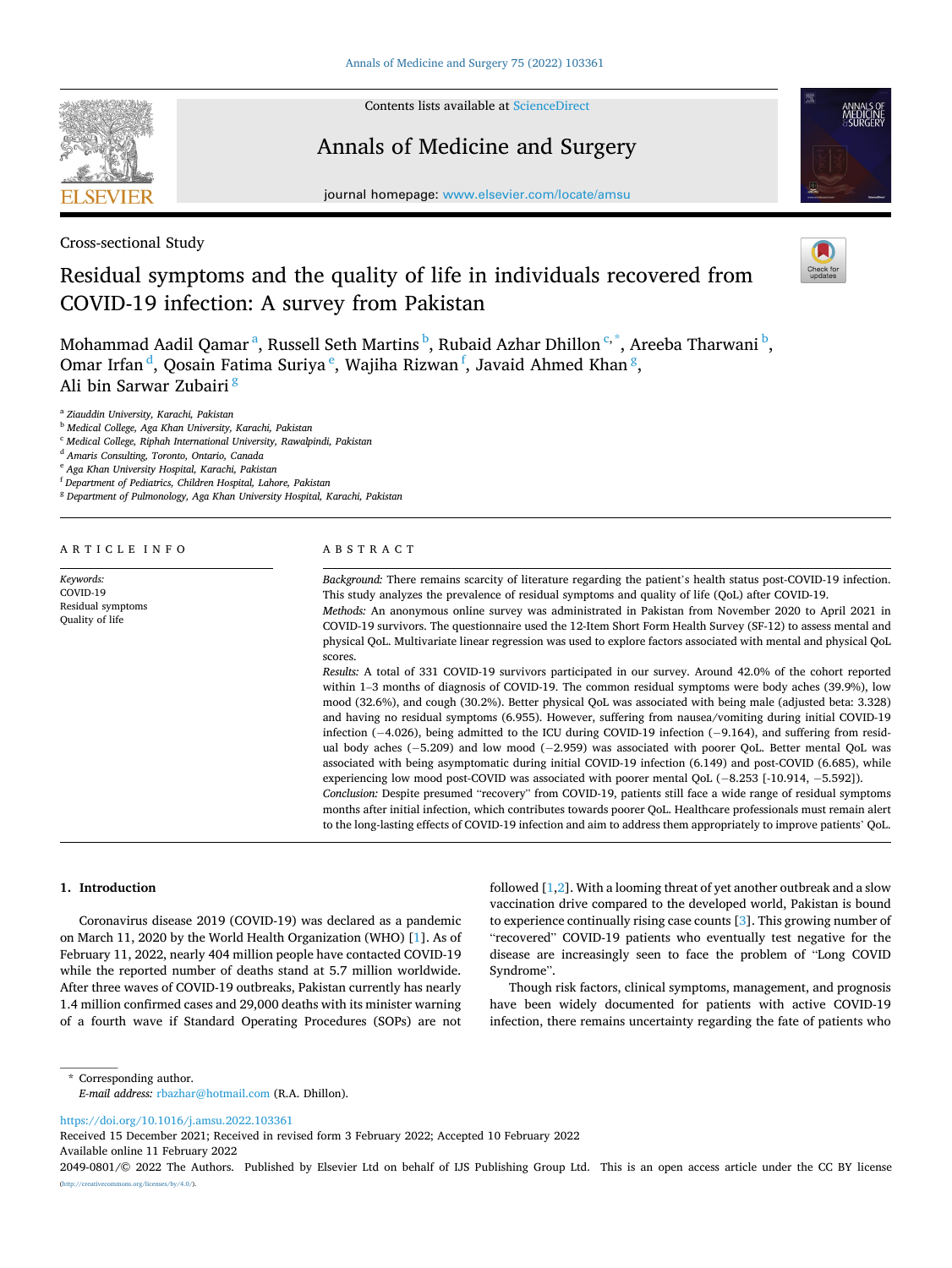eventually test negative for COVID-19 after their infection. A lack of understanding in this regard warrants due investigation. Although the term 'Long COVID' is used to vaguely describe residual symptoms after COVID-19 infection, proper characterization of this condition is lacking [[4](#page-7-0)]. Currently, it is best defined as an illness that is cyclical, progressive, and multiphasic or multi-organ symptoms with the time duration varying from more than 1–2 months of symptomatic presentation [[4](#page-7-0)]. Other terms such as ongoing symptomatic COVID-19 (symptoms from 4 to 12 weeks) and post-COVID-19 syndrome (symptoms present for more than 12 weeks) are one of the many proposed terms to describe the condition [[5](#page-7-0)].

The world witnessed previous outbreaks of coronavirus in the form of Middle East Respiratory Syndrome (MERS), where a lower QoL in survivors of critical illness was noted [\[6\]](#page-8-0). These findings are consistent with studies where lowered QoL have been reported in COVID-19 survivors as well. In addition to this, clinical symptoms of fatigue and dyspnea have been reported as the most common symptoms of Long COVID [[7,8\]](#page-8-0).

Given that only one study from Pakistan has reported on the issue, with a small sample size and non-diverse population, there is an urgent need for further research on the topic [[9](#page-8-0)]. Thus, our study aims to investigate the prevalence, patterns, and risk factors of symptoms in survivors of COVID-19 infection, to report consistency, resolution, and emergence of symptoms a minimum of 1 month after diagnosed COVID-19 infection. Our study also aims to describe the QoL of patients who were at any point in time infected with COVID-19, and associate this with symptoms of Long COVID.

#### **2. Methods**

A large-scale, cross-sectional study was conducted in Pakistan to assess the residual symptoms and QoL in participants who had recovered from COVID-19 infection. The ethical review committee of Aga Khan University Hospital, Karachi (ERC Number: 2021-5584-17843) approved this study. The study is also registered on [clinicaltrials.gov](http://clinicaltrials.gov)  (NCT05148676). Using Google Forms, an anonymous online questionnaire was developed, using the official languages of Pakistan (Urdu and English), to be filled by adults ( $\geq$ 18 years old) who had been diagnosed with COVID-19 infection via polymerase chain reaction (PCR) testing ≥1 month ago from November 2020 till April 2021.

Previous validated questionnaires on residual symptoms after COVID-19 infection were adapted in consultation with subject experts, whereas the 12-Item Short Form Health Survey (SF-12) was used to assess QoL  $[6,8,10]$  $[6,8,10]$  $[6,8,10]$ . A pilot testing consisting of 30 participants was conducted, after which necessary changes were made to increase the clarity of the questions. Responses from the pilot testing were not included in the final analysis.

The sample size was calculated using OpenEpi (Version 3.01; Open-Source Epidemiologic Statistics for Public Health) which was estimated to be 384 participants (95% Confidence intervals (CI), bound on the error of 5%, and 50% acceptability). This was further increased to 400 participants to obtain maximum responses and compensate for any missing data. To counter social desirability bias, the investigators were kept anonymous with an online platform used for most of the responses.

Statistical analysis was performed using IBM SPSS Statistics for Windows, Version 23.0. Armonk, NY: IBM Corp. Continuous data was described using means and standard deviations and compared using independent sample t-tests. Categorical data was described using frequencies and percentages and compared using chi squared tests. The Mental Component Summary (MCS) and Physical Component Summary (PCS) scores were calculated as described in the questionnaire coding guide [[11\]](#page-8-0). Univariate and multivariable linear regression was performed with the MCS and PCS scores as the dependent variables. Variables with p *<* 0.25 on the univariate model were included in the multivariate linear regression models. A p *<* 0.05 was considered significant for all analyses.

#### **3. Results**

A total of 331 individuals who responded to the online survey were included in the study. The majority were aged between 18 and 35 years (72.2%) and were residents of the province of Sindh (62.8%). Around half (54.1%) of the respondents were married, while 10.6% were separated or divorced. The highest level of education was reported as bachelors or lower by 45% of respondents. The common comorbidities were hypertension (9.4%), asthma (9.1%), and type 2 diabetes mellitus (7.3%). The clinicodemographic characteristics of the respondents are shown in Table 1.

A total of 139 (42%) respondents reported that between 1 and 3 months had passed since they had been diagnosed with COVID-19, while 118 (35.6%) reported that more than 6 months had passed. The commonest symptoms during COVID-19 infection were fever (76.1%), cough (67.7%), body aches (65%), and an alteration in sense of smell (49.5%) or taste (44.1%). Only 5.1% of respondents reported being asymptomatic during COVID-19 infection. The commonest managements received were antipyretics (85.5%) and analgesics (58.3%). Steroids were received by 6.6% and remdesivir by 2.4% of respondents. Details regarding respondents' COVID-19 history are provided in [Table 2.](#page-4-0)

The majority (83.7%) of respondents reported experiencing residual symptoms even *>*1 month after COVID-19 infection, with the most common symptoms being body aches (39.9%), low mood (32.6%), cough (30.2%), hair fall (23.6%) and headache (22.7%). The details of residual symptoms are given in [Table 3.](#page-4-0) Cough as a residual symptom was significantly associated with time since COVID-19 diagnosis, with the highest prevalence (36.7%) amongst respondents 1–3 months post-COVID-19 infection and the lowest (21.2%) amongst those *>*6 months post-COVID-19 infection ( $p = 0.024$ ). Headache, ageusia and anosmia were significantly associated with respondents' age, with both being most common amongst respondents aged 18–35 years (25.9%, 14.2%

| Table 1 |                               |
|---------|-------------------------------|
|         | Respondents' characteristics. |

| Variable                          | N(%        |
|-----------------------------------|------------|
| Age                               |            |
| 18-35 Years                       | 239 (72.2) |
| 36-55 Years                       | 68 (20.5)  |
| $> 55$ Years                      | 24(7.3)    |
| Gender                            |            |
| Male                              | 152 (45.9) |
| Female                            | 179 (54.1) |
| <b>Marital Status</b>             |            |
| Married                           | 179 (54.1) |
| Single (never married)            | 117 (35.3) |
| Separated/Divorced                | 35 (10.6)  |
| Province                          |            |
| Sindh                             | 208 (62.8) |
| Punjab                            | 103 (31.1) |
| Others                            | 20(6.1)    |
| <b>Living Situation</b>           |            |
| Alone                             | 36 (10.9)  |
| Not Alone (Family/Roommate)       | 295 (89.1) |
| <b>Highest Level of Education</b> |            |
| High School or Lower              | 75 (22.7)  |
| <b>Bachelors</b>                  | 149 (45.0) |
| Postgraduate Education            | 107 (32.3) |
| <b>Smoking Status</b>             |            |
| <b>Current Smoker</b>             | 21(6.3)    |
| Ex-Smoker                         | 9(2.7)     |
| Never Smoked                      | 301 (90.9) |
| Comorbidities                     |            |
| Hypertension                      | 31 (9.4)   |
| Asthma                            | 30(9.1)    |
| Type 2 Diabetes Mellitus          | 24(7.3)    |
| Depression                        | 12(3.6)    |
| Immunodeficiency                  | 9(2.7)     |
| Chronic Kidney Disease            | 2(0.6)     |
| Others                            | 55 (16.6)  |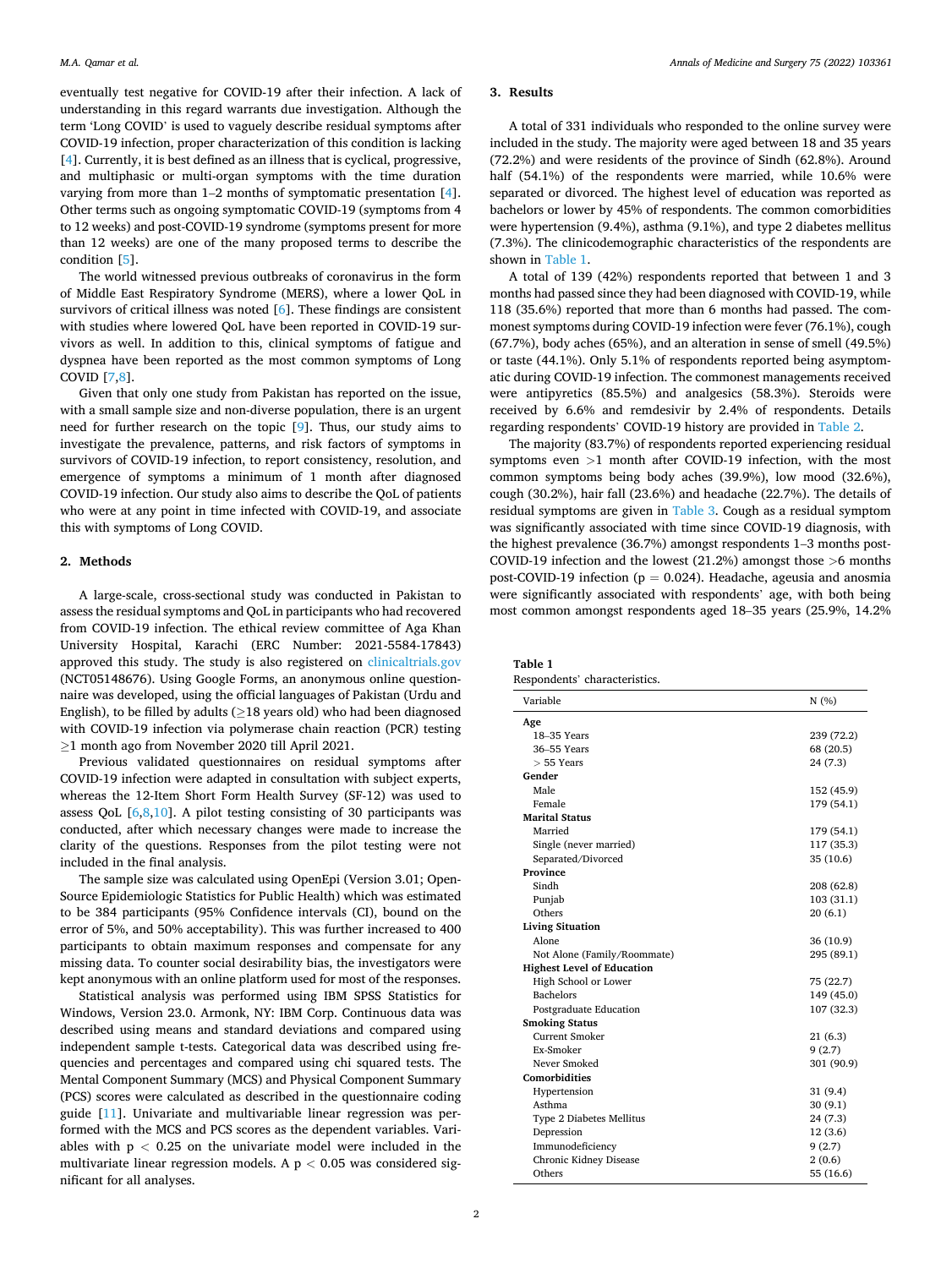#### <span id="page-4-0"></span>**Table 2**

COVID-19 history.

| Variable                                                     | N(%)       |
|--------------------------------------------------------------|------------|
| Time since COVID-19 Diagnosis                                |            |
| $1-3$ Months                                                 | 139 (42.0) |
| 3-6 Months                                                   | 74 (22.4)  |
| $\geq 6$ Months                                              | 118 (35.6) |
| Symptoms during initial COVID-19 infection                   |            |
| Fever                                                        | 252 (76.1) |
| Cough                                                        | 224 (67.7) |
| <b>Body Aches</b>                                            | 215 (65.0) |
| Loss/Change in Sense of Smell                                | 164 (49.5) |
| Loss/Change in Sense of Taste                                | 146 (44.1) |
| Headache                                                     | 143 (43.2) |
| Loss of Appetite                                             | 120 (36.3) |
| Nasal Stuffiness/Rhinorrhea                                  | 117 (35.3) |
| Diarrhea                                                     | 87 (26.3)  |
| Chest Discomfort/Pain                                        | 79 (23.9)  |
| Hair Fall                                                    | 74 (22.4)  |
| Dyspnea                                                      | 61 (18.4)  |
| Nausea/Vomiting                                              | 59 (17.8)  |
| Conjunctivitis                                               | 21(6.3)    |
| Other Symptoms                                               | 27(8.2)    |
| Asymptomatic                                                 | 17(5.1)    |
| <b>Treatment/Management Received</b>                         |            |
| Anti-Pyretic                                                 | 283 (85.5) |
| Analgesics                                                   | 193 (58.3) |
| Antibiotics                                                  | 63 (19.0)  |
| Steroids                                                     | 22 (6.6)   |
| Multivitamins                                                | 20(6.0)    |
| Ivermectin                                                   | 17 (5.1)   |
| Anti-Allergy                                                 | 11(3.3)    |
| Remdesivir                                                   | 8(2.4)     |
| Non-Pharmacologic (Steam/Oral Fluids)<br>No Treatment needed | 13 (3.9)   |
|                                                              | 28 (8.5)   |
| <b>Residual Symptoms (Post-COVID-19)</b><br>Body aches       | 132 (39.9) |
| Low mood                                                     | 108 (32.6) |
| Cough                                                        | 100 (30.2) |
| Hair Fall                                                    | 78 (23.6)  |
| Headache                                                     | 75 (22.7)  |
| Loss of sense of smell                                       | 57 (17.2)  |
| Loss of sense of taste                                       | 48 (14.5)  |
| Loss of appetite                                             | 43 (13.0)  |
| Chest Discomfort/Pain                                        | 42 (12.7)  |
| Dyspnea                                                      | 30(9.1)    |
| Fever                                                        | 29(8.8)    |
| Nasal Stuffiness/Rhinorrhea                                  | 28(8.5)    |
| Diarrhea                                                     | 27 (8.2)   |
| Nausea/Vomiting                                              | 16(4.8)    |
| Conjunctivitis                                               | 2(0.6)     |
| Other Symptoms                                               | 33 (10.0)  |
| Asymptomatic                                                 | 54 (16.3)  |
|                                                              |            |

**Table 3** 

Residual symptoms.

| Residual Symptoms $(>1$ -month post-COVID-19) | N(% )      |
|-----------------------------------------------|------------|
| <b>Body aches</b>                             | 132 (39.9) |
| Low mood                                      | 108 (32.6) |
| Cough                                         | 100 (30.2) |
| Hair fall                                     | 78 (23.6)  |
| Headache                                      | 75 (22.7)  |
| Loss/change in sense of smell                 | 57 (17.2)  |
| Loss/change in sense of taste                 | 48 (14.5)  |
| Loss of appetite                              | 43 (13.0)  |
| <b>Chest Discomfort/Pain</b>                  | 42 (12.7)  |
| Dyspnea                                       | 30(9.1)    |
| Fever                                         | 29 (8.8)   |
| Nasal Stuffiness/Rhinorrhea                   | 28 (8.5)   |
| Diarrhea                                      | 27 (8.2)   |
| Nausea/Vomiting                               | 16(4.8)    |
| Conjunctivitis                                | 2(0.6)     |
| Other Symptoms                                | 33 (10.0)  |
| Asymptomatic                                  | 54 (16.3)  |

and 17.2%, respectively) and 36–54 years (17.6%, 20.6% and 23.5%, respectively), and least common (4.2%, 0% and 0%, respectively) amongst respondents aged  $>55$  years ( $p = 0.028$ ,  $p = 0.047$ , and  $p =$ 0.032, respectively). Male respondents were also more likely to experience depression as a residual symptom, as compared to women (39.5% vs. 26.8%;  $p = 0.014$ ). Respondents who were currently single were more likely to experience residual loss of appetite as compared to those who were married (17.8% vs. 8.9%;  $p = 0.017$ ).

Respondents with pre-existing asthma were more likely to experience residual myalgia (63.3% vs. 37.5%;  $p = 0.006$ ) and dyspnea (20%) vs. 8%;  $p = 0.041$ ), while current smokers were less likely to experience residual myalgia (19% vs.  $41.3\%$ ; = 0.044). Respondents with hypertension were significantly more likely to experience a low mood post-COVID-19 infection (48.4% vs. 31%;  $p = 0.049$ ), whereas respondents with pre-existing immunodeficiency were more likely to experience residual headache (55.6% vs. 21.7%;  $p = 0.031$ ).

On multivariable linear regression with PCS as the dependent variable, being male (adjusted beta: 3.328 [95% Confidence Interval: 1.143, 5.513), *>*6 months since the time of COVID-19 infection diagnosis (3.192 [0.451, 5.932]), and being asymptomatic post-recovery from COVID-19 (6.955 [4.296, 9.614]) were independently associated with a better physical QoL. On the other hand, suffering from nausea or vomiting during initial COVID-19 infection (-4.026 [-6.886, -1.186]), being admitted to the ICU during COVID-19 infection (-9.164 [− 16.168, − 2.160]), and suffering from residual body aches (− 5.209 [-7.170, -3.248]), low mood (-2.959 [-5.081, -0.838]), and chest discomfort (− 4.842 [− 7.738, − 1.946]), was independently associated with poorer QoL [\(Table 4\)](#page-5-0).

On multivariate linear regression with MCS as the dependent variable, being asymptomatic during initial COVID-19 (6.149 [0.630, 11.668]) infection and post-COVID (6.685 [3.470, 9.900]) were associated with better mental QoL, while experiencing low mood post-COVID was associated with poorer mental QoL (− 8.253 [− 10.914, − 5.592]). In addition, being separated from one's partner or divorced was associated with poorer mental QoL (-5.658 [-10.276, -1.041]) ([Table 5](#page-6-0)).

#### **4. Discussion**

With only 3.5% of the Pakistani population being vaccinated, there has been a drastic increase in the number of active cases recently with the threat of a fourth wave [[12\]](#page-8-0). As the COVID-19 cases continue to grow every day, the treatment for COVID-19 has evolved overtime allowing for a timely intervention improving the patient outcome. As COVID-19 survivors are released from the hospital, there is not enough literature which examines the long-term effects that COVID-19 has, physically and mentally, on these survivors. This cross-sectional study analyzes the post-COVID-19 symptoms and their impact on the QoL of recovered individuals.

A study by Zheng et al. reported the presence of palpitation, shortness of breath or dyspnea after physical activity in 56.3% of the discharged patients compared to our findings of 83.7% discharged patients also presenting with similar symptoms [[13\]](#page-8-0). Since SARS-CoV-2 virus primarily targets the respiratory system, recovered individuals continue to experience shortness of breath up to 6 months due to abnormalities in the physiological functioning of lungs [[14\]](#page-8-0). Upon examining the signs and symptoms of COVID-19 survivors in our study in categories such as OSC (4–12 weeks since initial infection) and PCS (*>*12 weeks), there were significant differences which could be associated with the functioning state of a patients' immune system and age. Multivariate analysis of our data revealed dyspnea to be associated with a poor QoL. In addition to this, cough was reported with the highest prevalence amongst respondents 1–3 months post infection which dropped to 21.2% amongst those with more than 6 months since infection. No significant association was observed between cough and the QoL among our data. In a systematic review by Jennings et al., symptoms such as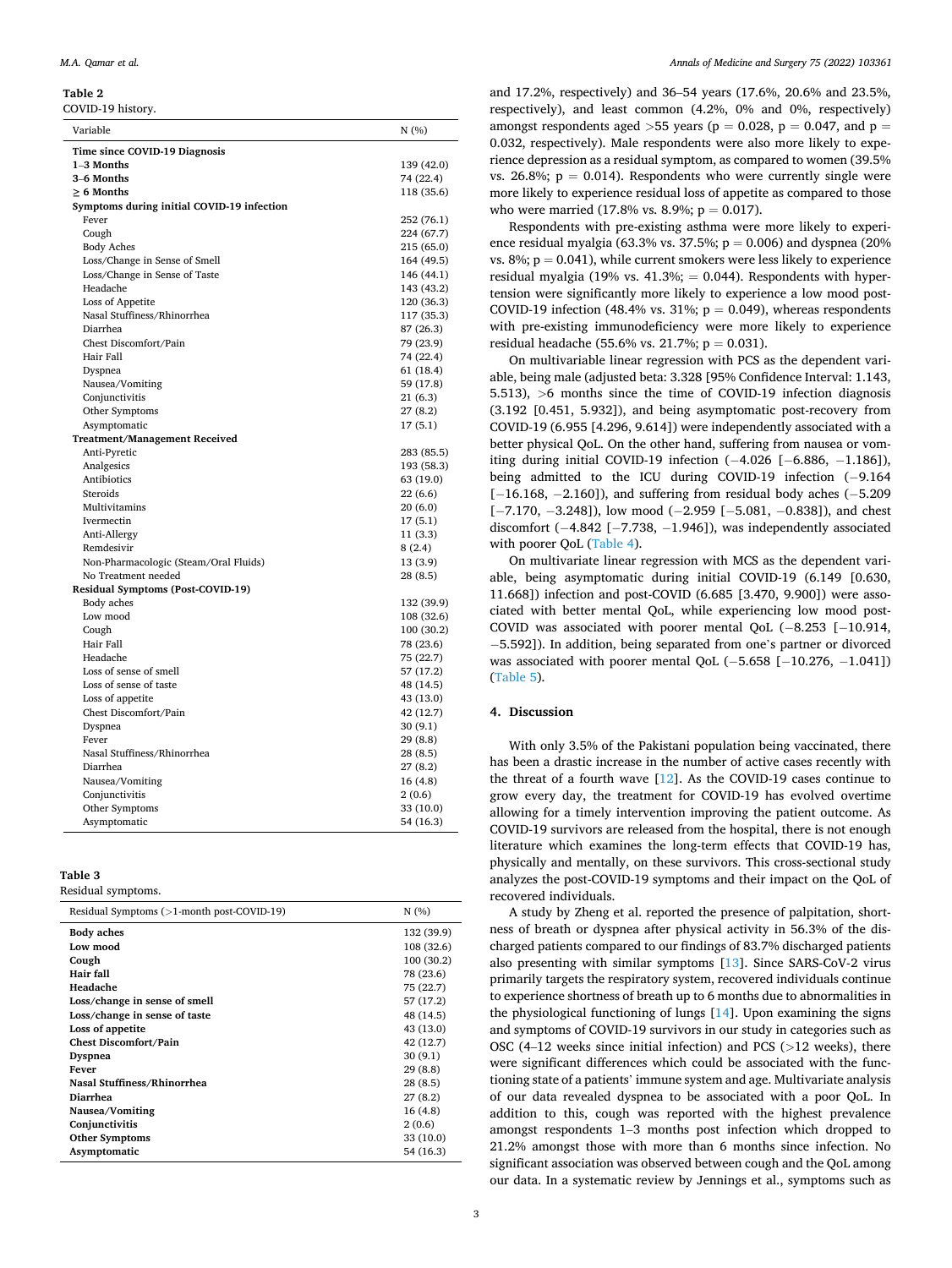#### <span id="page-5-0"></span>**Table 4**

Linear Regression identifying predictors of the PCS of SF-12.

|                         | $\mathbf{v}$ r          |                |                          |             |
|-------------------------|-------------------------|----------------|--------------------------|-------------|
| Variable                | Unadjusted<br>Beta (SE) | 95% CI         | Adjusted<br>Beta (SE)    | 95% CI      |
|                         |                         |                |                          |             |
| Age                     |                         |                |                          |             |
| 18-35 Years             | Reference               |                | Reference                |             |
| 36-55 Years             | $-2.002$                | $(-4.555,$     | NS                       | <b>NS</b>   |
|                         | (1.298)                 | 0.551)         |                          |             |
| $> 55$ Years            | $-1.071$                | $(-5.062,$     |                          |             |
|                         | (2.028)                 | 2.919)         |                          |             |
| Gender                  |                         |                |                          |             |
| Female                  | Reference               |                | Reference                |             |
| Male                    | 3.487                   | (1.444,        | 3.328                    |             |
|                         |                         |                |                          | (1.143,     |
|                         | (1.038)                 | 5.530) $*$     | (1.111)                  | $5.513)$ *  |
| <b>Marital Status</b>   |                         |                |                          |             |
| Married                 | Reference               |                | Reference                |             |
| Single (never           | 0.344                   | $(-1.822,$     |                          |             |
| married)                | (1.101)                 | 2.509)         |                          |             |
| Separated/              | 2.934                   | $(-0.418,$     | NS                       | NS          |
|                         |                         |                |                          |             |
| Divorced                | (1.794)                 | 6.285)         |                          |             |
| <b>Living Situation</b> |                         |                |                          |             |
| Not Alone (Family/      | Reference               |                | Reference                |             |
| Roommate)               |                         |                |                          |             |
| Alone                   | 0.089                   | $(-3.236,$     |                          |             |
|                         | (1.690)                 | 3.415)         |                          |             |
|                         |                         |                |                          |             |
| <b>Smoking Status</b>   |                         |                |                          |             |
| <b>Current Smoker</b>   | 2.513                   | $(-1.725,$     | NS                       | NS          |
|                         | (2.154)                 | 6.752)         |                          |             |
| Ex-Smoker               | $-3.636$                | (-9.989,       |                          |             |
|                         | (3.230)                 | 2.717)         |                          |             |
| Never Smoked            | Reference               | $\overline{a}$ | Reference                |             |
| Comorbidities           |                         |                |                          |             |
|                         |                         |                |                          |             |
| Hypertension            | $-5.006$                | $(-8.518,$     | NS                       | NS          |
|                         | (1.785)                 | $-1.494)$ *    |                          |             |
| Asthma                  | $^{-1.851}$             | $(-5.452,$     |                          |             |
|                         | (1.830)                 | 1.749)         |                          |             |
| Type 2 Diabetes         | $-5.371$                | $(-9.320,$     | NS                       | NS          |
| Mellitus                | (2.008)                 | $-1.421$ ) *   |                          |             |
| Depression              | -3.412                  | $(-9.716,$     |                          |             |
|                         |                         |                |                          |             |
|                         | (2.930)                 | 2.352)         |                          |             |
| Immunodeficiency        | $^{-1.800}$             | (-8.162,       |                          |             |
|                         | (3.234)                 | 4.563)         |                          |             |
| Chronic Kidney          | $-0.780$                | (-14.139,      | $\overline{\phantom{0}}$ |             |
| Disease                 | (6.791)                 | 12.578)        |                          |             |
| <b>Initial Symptoms</b> |                         |                |                          |             |
| Fever                   | $-2.290$                | (-4.706,       | NS                       | NS          |
|                         |                         | 0.126)         |                          |             |
|                         | (1.228)                 |                |                          |             |
| Cough                   | $-3.261$                | $(-5.458,$     | NS                       | NS          |
|                         | (1.116)                 | $-1.065$ ) *   |                          |             |
| <b>Body Aches</b>       | $-2.158$                | $(-4.315,$     | NS                       | NS          |
|                         | (1.097)                 | $-0.001$ *     |                          |             |
| Loss/Change in          | 0.097                   | $(-1.974,$     |                          |             |
| Sense of Smell          | (1.053)                 | 2.168)         |                          |             |
| Loss/Change in          | $-1.695$                | $(-3.772,$     | NS                       | NS          |
|                         |                         |                |                          |             |
| Sense of Taste          | (1.056)                 | 0.382)         |                          |             |
| Headache                | - 0.891                 | $(-2.977,$     | $\overline{a}$           | -           |
|                         | (1.060)                 | 1.195)         |                          |             |
| Loss of Appetite        | $-3.806$                | $(-5.919,$     | NS                       | NS          |
|                         | (1.074)                 | $-1.692$ ) *   |                          |             |
| Nasal Stuffiness/       | $-1.427$                | $(-3.587,$     | NS                       | NS          |
| Rhinorrhea              | (1.098)                 | 0.733)         |                          |             |
| Diarrhea                |                         |                |                          |             |
|                         | $-2.460$                | $(-4.788,$     | NS                       | NS          |
|                         | (1.183)                 | $-0.132)$ *    |                          |             |
| Chest Discomfort/       | $-4.221$                | $(-6.606,$     | NS                       | NS          |
| Pain                    | (1.212)                 | $-1.836$ ) *   |                          |             |
| Hair Fall               | - 3650                  | $(-6.103,$     | NS                       | NS          |
|                         | (1.247)                 | $-1.196$ ) *   |                          |             |
| Dyspnea                 | $-3.170$                | $(-5.818,$     | NS                       | NS          |
|                         |                         |                |                          |             |
|                         | (1.346)                 | $-0.522)$ *    |                          |             |
| Nausea/Vomiting         | $-5.621$                | $(-8.256,$     | $-4.026$                 | $(-6.886,$  |
|                         | (1.340)                 | $-2.985$ ) *   | (1.443)                  | $-1.186) *$ |
| Conjunctivitis          | $-3.372$                | $(-7.603,$     | NS                       | NS          |
|                         | (2.151)                 | 0.859)         |                          |             |
| Asymptomatic            | 4.376                   | $(-0.290,$     | NS                       | NS          |
|                         | (2.372)                 | 9.042)         |                          |             |
| Admitted to the         | $-3.536$                | (-7.970,       | NS                       | NS          |
| Hospital                | (2.254)                 | 0.898)         |                          |             |
|                         |                         |                |                          |             |

| Variable                      | Unadjusted<br>Beta (SE) | 95% CI                | Adjusted<br>Beta (SE) | 95% CI       |
|-------------------------------|-------------------------|-----------------------|-----------------------|--------------|
| Admitted to the ICU           | $-9.144$                | $(-16.271,$           | $-9.164$              | $(-16.168,$  |
|                               | (3.623)                 | $-2.017$ ) *          | (3.560)               | $-2.160$ ) * |
| Time since COVID-19 Diagnosis |                         |                       |                       |              |
| 1-3 Months                    | Reference               |                       | Reference             |              |
| 3-6 Months                    | 0.392                   | $(-2.092,$            |                       |              |
|                               | (1.263)                 | 2.877)                |                       |              |
| $> 6$ Months                  | 3.863                   | (1.743,               | 3.192                 | (0.451,      |
|                               | (1.078)                 | 5.984) $*$            | (1.393)               | 5.932) *     |
| <b>Residual Symptoms</b>      |                         |                       |                       |              |
| <b>Body Aches</b>             | $-6.737$                | $(-8.721,$            | $-5.209$              | $(-7.170,$   |
|                               | (1.009)                 | $-4.753$ ) *          | (0.997)               | $-3.248$ ) * |
| Low Mood                      | $-4.933$                | $(-7.075,$            | $-2.959$              | $(-5.081,$   |
|                               | (1.089)                 | $-2.791$ *            | (1.078)               | $-0.838) *$  |
| Cough                         | $-1.842$                | $(-4.088,$            | <b>NS</b>             | NS           |
|                               | (1.142)                 | 0.404)                |                       |              |
| Hair Fall                     | $-3.744$                | $(-6.149,$            | <b>NS</b>             | NS.          |
|                               | (1.223)                 | $-1.338$ ) *          |                       |              |
| Headache                      | $-4.417$                | $(-6.843,$            | <b>NS</b>             | NS           |
|                               | (1.233)                 | $-1.990$ ) *          |                       |              |
| Loss/Change in                | 1.278                   | $(-1.460,$            |                       |              |
| Sense of Smell                | (1.392)                 | 4.017)                |                       |              |
| Loss/Change in                | 0.054                   | $(-2.886,$            |                       |              |
| Sense of Taste                | (1.495)                 | 2.994)                |                       |              |
| Loss of Appetite              | $-2.553$                | $(-5.620,$            | <b>NS</b>             | NS           |
|                               | (1.559)                 | 0.514)                |                       |              |
| Chest Discomfort/             | $-6.854$                | $(-9.874,$            | $-4.842$              | $(-7.738,$   |
| Pain                          | (1.535)                 | $-3.834)$ *           | (1.472)               | -1.946) *    |
| Dyspnea                       | $-4.715$                | $(-8.285,$            | NS                    | NS.          |
|                               | (1.815)                 | $-1.146$ <sup>*</sup> |                       |              |
| Fever                         | $-2.746$                | $(-6.395,$            | <b>NS</b>             | NS           |
|                               | (1.855)                 | 0.904)                |                       |              |
| Nasal Stuffiness/             | 1.405                   | $(-2.313,$            |                       |              |
| Rhinorrhea                    | (1.890)                 | 5.122)                |                       |              |
| Diarrhea                      | $-5.028$                | $(-8.770,$            | NS                    | NS           |
|                               | (1.903)                 | $-1.285$ ) *          |                       |              |
| Nausea/Vomiting               | $-3.457$                | $(-8.296,$            | <b>NS</b>             | NS           |
|                               | (2.446)                 | 1.356)                |                       |              |
| Conjunctivitis                | 0.810                   | $(-12.548,$           |                       |              |
|                               | (6.791)                 | 14.169)               |                       |              |
| Asymptomatic                  | 6.793                   | (4.090,               | 6.955                 | (4.296,      |
|                               | (1.374)                 | $9.496$ <sup>*</sup>  | (1.352)               | $9.614)$ *   |

SE: Standard Error, CI: Confidence Interval, NS: Non-significant, ICU: Intensive Care Unit. \*Statistically significant.

fever, chest pain and arthralgia decreased with time but during the PSC phase, the patients reported with an increase in dyspnea, palpitations, and myalgia [\[15](#page-8-0)]. Another observation that was made in our study was the presence of ageusia and anosmia most commonly in the age group 36–54 years with 20.6% and 23.5%, respectively. However, in patients with more than 55 years of age, ageusia and anosmia was not observed. These findings are in-aligned with another study from Korea which reported ageusia and anosmia to be present in the early stages of COVID-19 and more commonly in the age group like ours [\[16](#page-8-0)]. Some studies report that if anosmia and ageusia continue to persist more than a month then it might indicate permanent olfactory loss. This could be due to direct invasion by the virus on the olfactory bulbs through the trans neuronal route [[17\]](#page-8-0).

The most common post-COVID manifestation in our study was body aches reported by 39.9% of the participants. Similar follow-up studies were conducted in Italy and United Kingdom which also reported body aches to be one of the most prevalent post discharge symptoms [\[8,18](#page-8-0)]. There are other viral infections that usually lead to body aches are such as Epstein Barr virus and human immunodeficiency virus. Some studies have reported post-COVID patients to develop myalgia encephalomyelitis overtime characterized by diffuse muscle pain, depression, and sleep disturbances [[19\]](#page-8-0). A meta-analysis was conducted on the long-term outcomes of recovered individuals where they reported body ache to be present in discharged patients at 18 months and 40 months in nearly one-third of the patients [\[20](#page-8-0)]. Univariate and multivariate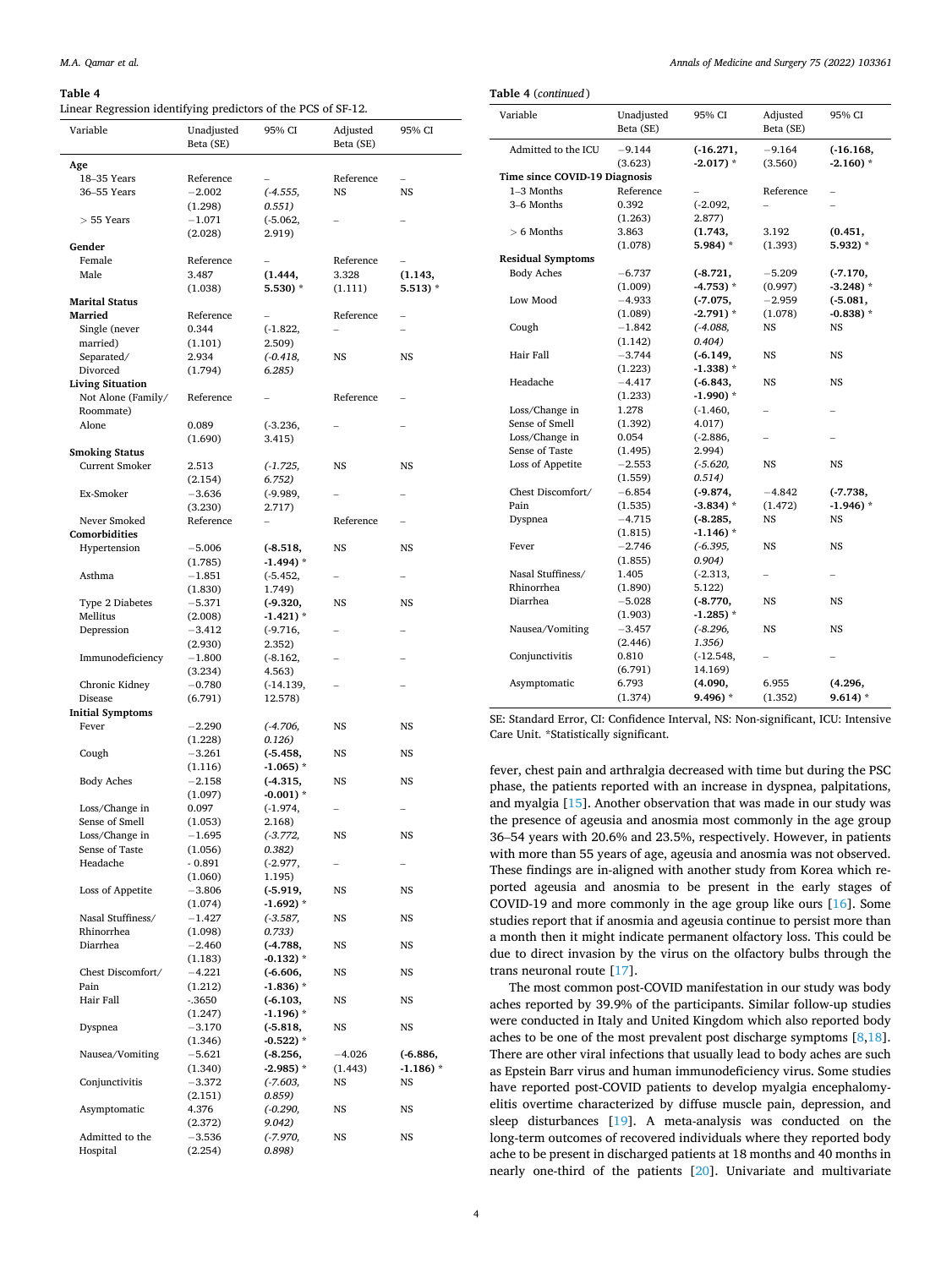#### <span id="page-6-0"></span>**Table 5**

Linear Regression identifying predictors of the MCS of SF-12.

*Annals of Medicine and Surgery 75 (2022) 103361*

| ancar negression identifying predictors of the most of 51 Ta. |                         |                       |                          |             |
|---------------------------------------------------------------|-------------------------|-----------------------|--------------------------|-------------|
| Variable                                                      | Unadjusted<br>Beta (SE) | 95% CI                | Adjusted<br>Beta (SE)    | 95% CI      |
| Age                                                           |                         |                       |                          |             |
| 18-35 Years                                                   | Reference               |                       | Reference                |             |
| 36-55 Years                                                   | 4.222                   | (1.177,               | <b>NS</b>                | <b>NS</b>   |
|                                                               | (1.548)                 | $7.268$ <sup>*</sup>  |                          |             |
| $>$ 55 Years                                                  | 5.285                   | (0.522,               | NS                       | <b>NS</b>   |
|                                                               | (2.421)                 | $10.048$ ) *          |                          |             |
| Gender                                                        |                         |                       |                          |             |
| Female                                                        | Reference               |                       | Reference                |             |
| Male                                                          | $-0.216$                | $(-2.713,$            | NS                       | NS          |
|                                                               | (1.269)                 | 2.280)                |                          |             |
| <b>Marital Status</b>                                         |                         |                       |                          |             |
|                                                               |                         |                       |                          |             |
| Married                                                       | Reference               |                       | Reference                |             |
| Single (never                                                 | $-2.662$                | $(-5.249,$            | <b>NS</b>                | NS          |
| married)                                                      | (1.315)                 | $-0.746$ ) *          |                          |             |
| Separated/                                                    | $-5.258$                | $(-9.263,$            | $-5.658$                 | $(-10.276,$ |
| Divorced                                                      | (2.036)                 | $1.252)$ *            | (2.347)                  | $-1.041$ *  |
| <b>Living Situation</b>                                       |                         |                       |                          |             |
| Not Alone (Family/                                            | Reference               |                       | Reference                |             |
| Roommate)                                                     |                         |                       |                          |             |
| Alone                                                         | 4.448                   | (0.481,               | NS                       | NS          |
|                                                               | (2.016)                 | $8.415$ ) *           |                          |             |
| <b>Smoking Status</b>                                         |                         |                       |                          |             |
| <b>Current Smoker</b>                                         | $-4.005$                | $(-9.091,$            | NS                       | NS.         |
|                                                               | (2.585)                 | 1.080)                |                          |             |
| Ex-Smoker                                                     | 1.925                   | $(-5.722,$            | NS                       | <b>NS</b>   |
|                                                               | (3.887)                 | 9.572)                |                          |             |
|                                                               |                         |                       | Reference                |             |
| Never Smoked                                                  | Reference               |                       |                          |             |
| Comorbidities                                                 |                         |                       |                          |             |
| Hypertension                                                  | 0.484                   | $(-3.786,$            | $\overline{\phantom{0}}$ |             |
|                                                               | (2.171)                 | 4.754)                |                          |             |
| Asthma                                                        | $-2.750$                | $(-7.074,$            | NS                       | <b>NS</b>   |
|                                                               | (2.198)                 | 1.573)                |                          |             |
| Type 2 Diabetes                                               | 0.631                   | $(-.4166,$            |                          |             |
| Mellitus                                                      | (2.438)                 | 5.428)                |                          |             |
| Depression                                                    | $^{-2.880}$             | $(-9.814,$            | $\overline{\phantom{0}}$ |             |
|                                                               | (3.535)                 | 4.054)                |                          |             |
| Immunodeficiency                                              | 2.944                   | $(-4.699,$            |                          |             |
|                                                               | (3.885)                 | 10.587)               |                          |             |
| Chronic Kidney                                                | $-10.017$               | $(-26.034,$           | NS                       | NS          |
| Disease                                                       | (8.142)                 | 6.000)                |                          |             |
| <b>Initial Symptoms</b>                                       |                         |                       |                          |             |
| Fever                                                         |                         |                       | NS                       | NS          |
|                                                               | -3.447                  | $(-6.342,$            |                          |             |
|                                                               | (1.471)                 | $-0.552$ ) *          |                          |             |
| Cough                                                         | $-1.715$                | $(-4.382,$            | NS                       | NS.         |
|                                                               | (1.356)                 | 0.951)                |                          |             |
| <b>Body Aches</b>                                             | $-2.139$                | $(-4.736,$            | NS                       | NS          |
|                                                               | (1.320)                 | 0.458)                |                          |             |
| Loss/Change in                                                | $-1.865$                | $(-4.345,$            | NS                       | NS          |
| Sense of Smell                                                | (1.261)                 | 0.615)                |                          |             |
| Loss/Change in                                                | $-2.667$                | $(-5.156,$            | NS                       | NS          |
| Sense of Taste                                                | (1.265)                 | $-0.178$ ) *          |                          |             |
| Headache                                                      | $-1.776$                | $(-4.278,$            | NS                       | NS          |
|                                                               | (1.272)                 | 0.726)                |                          |             |
| Loss of Appetite                                              | $-1.862$                | $(-4.442,$            | NS                       | NS          |
|                                                               | (1.312)                 | 0.718)                |                          |             |
| Nasal Stuffiness/                                             | $-3.008$                | $(-5.590,$            | NS                       | NS          |
| Rhinorrhea                                                    | (1.312)                 | $-0.426$ ) *          |                          |             |
| Diarrhea                                                      | $-4.439$                | $(-7.214,$            | NS                       | NS          |
|                                                               | (1.410)                 | $-1.665$ ) *          |                          |             |
| Chest Discomfort/                                             | $-4.030$                | (-6.916,              | NS                       | NS          |
|                                                               |                         |                       |                          |             |
| Pain                                                          | (1.467)                 | $-1.144$ ) *          |                          |             |
| Hair Fall                                                     | -4.211                  | $(-7.162,$            | NS                       | NS          |
|                                                               | (1.500)                 | $-1.260$ <sup>*</sup> |                          |             |
| Dyspnea                                                       | $-1.429$                | $(-4.634,$            | -                        |             |
|                                                               | (1.629)                 | 1.776)                |                          |             |
| Nausea/Vomiting                                               | $-3.713$                | $(-6.939,$            | NS                       | NS          |
|                                                               | (1.640)                 | $-0.488$ ) *          |                          |             |
| Conjunctivitis                                                | $-3.128$                | $(-8.221,$            | NS                       | NS          |
|                                                               | (2.589)                 | 1.964)                |                          |             |
| Asymptomatic                                                  | 4.440                   | $(-1.176,$            | 6.149                    | (0.630,     |
|                                                               | (2.855)                 | 10.056)               | (2.805)                  | 11.668) *   |
| Admitted to the                                               | 1.764                   | $(-3.581,$            |                          |             |
| Hospital                                                      | (2.717)                 | 7.109)                |                          |             |

| Variable                      | Unadjusted<br>Beta (SE) | 95% CI       | Adjusted<br>Beta (SE)    | 95% CI       |
|-------------------------------|-------------------------|--------------|--------------------------|--------------|
| Admitted to the ICU           | 0.391                   | $(-8.256,$   |                          |              |
|                               | (4.396)                 | 9.038)       |                          |              |
| Time since COVID-19 Diagnosis |                         |              |                          |              |
| 1-3 Months                    | Reference               |              |                          |              |
| 3-6 Months                    | $-0.471$                | $(-3.456,$   |                          |              |
|                               | (1.518)                 | 2.515)       |                          |              |
| $> 6$ Months                  | 1.348                   | $(-1.246,$   |                          |              |
|                               | (1.318)                 | 3.941)       |                          |              |
| <b>Residual Symptoms</b>      |                         |              |                          |              |
| Body aches                    | $-3.958$                | $(-6.462,$   | <b>NS</b>                |              |
|                               | (1.273)                 | $-1.454$ ) * |                          |              |
| Low mood                      | $-9.153$                | $(-11.613,$  | $-8.253$                 | $(-10.914,$  |
|                               | (1.251)                 | $-6.692)$ *  | (1.352)                  | $-5.592$ ) * |
| Cough                         | $-0.891$                | $(-3.599,$   | $\overline{\phantom{0}}$ |              |
|                               | (1.376)                 | 1.816)       |                          |              |
| Hair fall                     | $-4.183$                | $(-7.079,$   | NS                       | NS           |
|                               | (1.472)                 | $-1.287$ ) * |                          |              |
| Headache                      | $-3.212$                | $(-6.163,$   | NS                       | <b>NS</b>    |
|                               | (1.500)                 | $-0.261$ *   |                          |              |
| Loss/Change in                | $-0.682$                | $(-3.976,$   |                          |              |
| sense of smell                | (1.675)                 | 2.613)       |                          |              |
| Loss/Change in                | $-1.979$                | $(-5.505,$   |                          |              |
| sense of taste                | (1.793)                 | 1.548)       |                          |              |
| Loss of appetite              | $-5.003$                | $(-8.663,$   | <b>NS</b>                | <b>NS</b>    |
|                               | (1.861)                 | $-1.342)$ *  |                          |              |
| Chest Discomfort/             | $-3.421$                | $(-7.140,$   | <b>NS</b>                | <b>NS</b>    |
| Pain                          | (1.891)                 | 0.299)       |                          |              |
| Dyspnea                       | $-3.817$                | $(-8.131,$   | <b>NS</b>                | <b>NS</b>    |
|                               | (2.193)                 | 0.496)       |                          |              |
| Fever                         | $-1.430$                | $(-5.828,$   |                          |              |
|                               | (2.235)                 | 2.967)       |                          |              |
| Nasal Stuffiness/             | $-0.289$                | $(-4.759,$   | $\overline{\phantom{0}}$ |              |
| Rhinorrhea                    | (2.273)                 | 4.182)       |                          |              |
| Diarrhea                      | $-4.235$                | $(-8.757,$   | NS                       | NS           |
|                               | (2.299)                 | 0.287)       |                          |              |
| Nausea/Vomiting               | $-4.000$                | $(-9.785,$   | NS                       | NS           |
|                               | (2.940)                 | 1.784)       |                          |              |
| Conjunctivitis                | $-0.744$                | $(-16.797,$  | -                        |              |
|                               | (8.161)                 | 15.310)      |                          |              |
| Asymptomatic                  | 7.282                   | (4.009,      | 6.685                    | (3.470,      |
|                               | (1.664)                 | $10.555$ ) * | (1.634)                  | 9.900) *     |

SE: Standard Error, CI: Confidence Interval, NS: Non-significant, ICU: Intensive Care Unit. \*Statistically significant.

analysis of our data revealed body aches to be associated with poor physical and mental QoL.

The second commonest residual symptom that was observed in our study was low mood reported by 32.6% participants followed by hair fall, headache, and loss of appetite. Upon multivariate analysis, all of these were associated with a poorer mental QoL. However, 16.3% of the participants were asymptomatic which showed a positive association with mental QoL. Further analysis of our data also revealed that male respondents were more likely to experience depression as compared to females, 39.5% versus 26.8%. A study conducted on the impact of mental health by COVID-19 consisting of 1000 respondents also observed males to be more depressed and stressed as compared to the females [\[21](#page-8-0)]. With the continual on-going COVID-19 pandemic, it has led to a 'tsunami of psychiatric illness' globally with long-lasting effects [[21\]](#page-8-0). The social distancing and quarantine regulations have been reported to develop irritability, insomnia, and post-traumatic stress symptoms. The continual social isolation due to the COVID-19 pandemic along with the economic crisis can lead to the development of a phenomenon known as Hikikomori [\[21](#page-8-0)]. We reported 23.6% of the respondents to experience hair fall which been observed commonly in several survivors of COVID-19 across literature. This clinically relates to telogen effluvium which develops after an extended period of systematic stress and is often seen in the post-recovery period characterized by diffuse hair loss [\[22](#page-8-0)]. There can be several factors contributing to the physical and emotional stress some of which include sleep disturbance,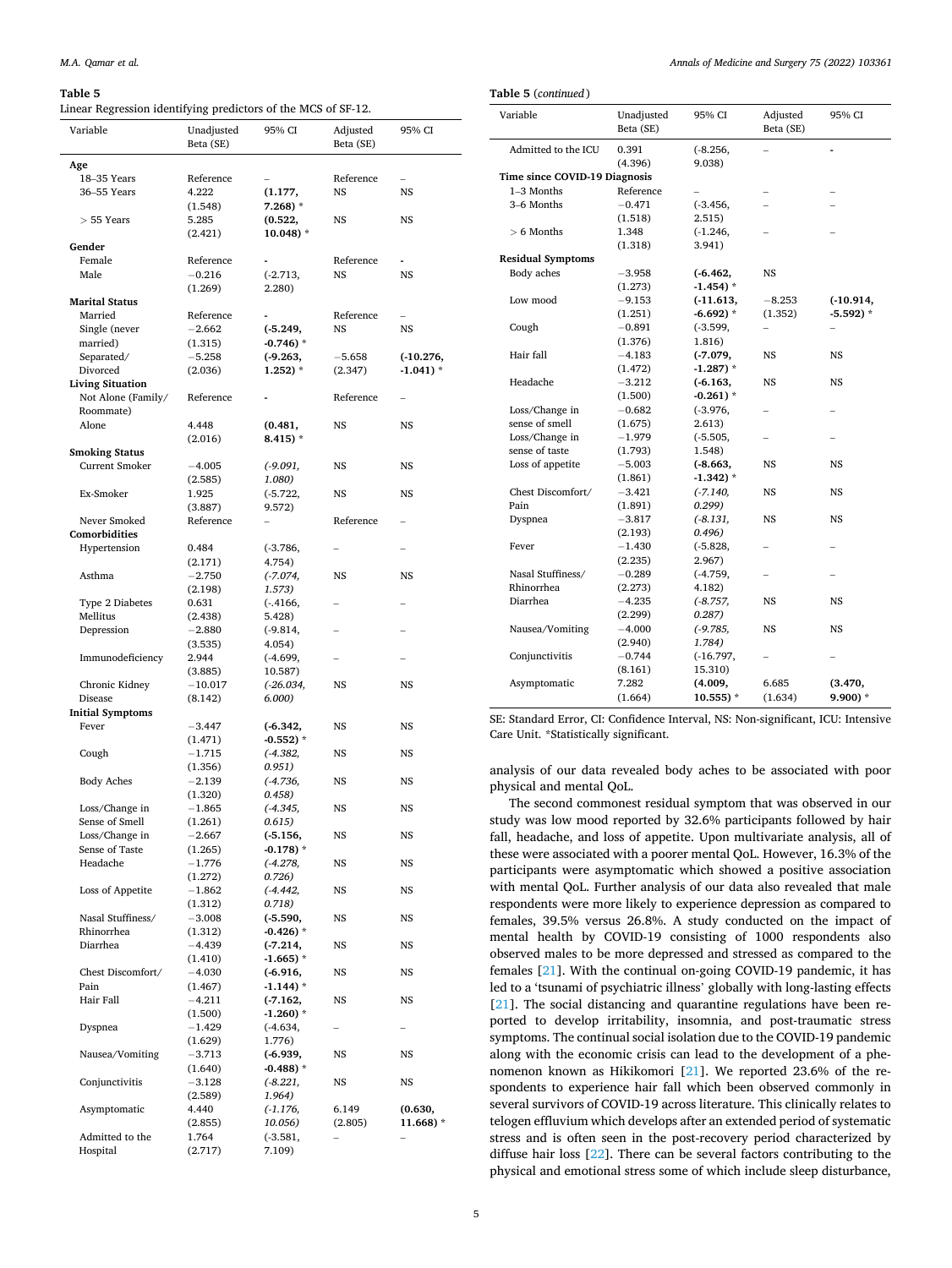<span id="page-7-0"></span>financial issues, and fear of infection. Thus, in our data, low mood and hair fall was associated with a poor mental qualify of life.

Scientists have reported several similarities in the pathophysiological processes of SARS-CoV-1 and SARS-CoV-2 [[23\]](#page-8-0). A similar follow-up study of 4 years was conducted for SARS infection where two common manifestations were observed in all recovered individuals, chronic fatigue and psychiatric conditions affecting the physical and mental well-being [[23\]](#page-8-0). Both univariate and multivariate analysis in our data associated low mood with a poor physical and mental QoL. During the period of SARS infection or bubonic plague, a trend was observed with increased stigmatization among the communities [\[24](#page-8-0)]. The development of social disapproval due to the fear that the recovered individuals might still be contagious, affected many domains of everyday life for these survivors [\[24](#page-8-0)]. During this current COVID-19 pandemic, the exact same discrimination towards the survivors has put them at a higher risk of psychological problems. Therefore, dissemination of correct information through educational campaigns is imperative to create an environment based on biopsychosocial model.

Our study reports the largest sample size with the most diverse population from Pakistan to the best of our knowledge on the topic with nearly twice the number of participants compared to previous published literature. Haven translated the questionnaire to both the official languages of Pakistan, English and Urdu, this study enhanced the comprehensibility of the questionnaire ensuring accurate response to the questionnaire. Moreover, given some respondents might have experienced cognitive dysfunction in the effort to complete the survey, the questionnaire was designed as such as to not burden the participants hence the length and time taken to complete the questionnaire was kept succinct with no compromise on the quality of the questionnaire.

The retrospective nature of the study makes it vulnerable to recall bias that can impact the reliability of the results. Moreover, given the online nature of data collection, randomized sampling could not have been achieved alongside the possibility of under-representation of patients who might be in the ICU or in-patient setting. Additionally, given the questionnaire could have only been distributed online due to adherence to SOPs, participants who lacked digital literacy, internet or mobile phones, computers etc. may have been excluded. In future studies a more robust data collection process that ensures fair representation of severe cases alongside the population that lacks resources or education to respond to the questionnaire should be established to counter sampling bias.

#### **5. Conclusion**

To our knowledge, this study presents the longest follow-up symptom and QOL assessment after COVID-19 infection in Pakistani population. The findings of this study raise an alarming concern regarding the health consequences of discharged COVID-19 patients. The variability of post-COVID symptoms could be associated with the patients' treatment, comorbidities, and age but further studies are needed to fully understand the underlying development of the symptoms. These long COVID symptoms show similarities to the symptoms experienced by SARS and MERS recovered individuals. A thorough analysis will allow for development of proper follow-up and management strategies in improving the physical and mental QoL outcomes in COVID-19 survivors.

#### **Available of data and materials**

The datasets used and/or analyzed during the current study are available from the corresponding author on reasonable request.

#### **Author contributions**

MAQ, RSM and RAD made substantial contributions to the conception and design of the work; AT, OI, QFS, WR, JAK and ASZ made substantial contributions or the acquisition, analysis, or interpretation of

data; MAQ, RSM and RAD drafted the manuscript. All authors revised the manuscript critically and approved the final version and agree to be accountable for all aspects of the work in ensuring that questions related to the accuracy or integrity of any part of the work are appropriately investigated and resolved. All authors read and approved the final manuscript.

#### **Consent for publication**

Not applicable.

#### **Registration of research studies**

- 1. Name of the registry: [Clinicaltrials.gov](http://Clinicaltrials.gov)
- 2. Unique Identifying number or registration ID: NCT05148676
- 3. Hyperlink to your specific registration (must be publicly accessible and will be checked): [https://clinicaltrials.gov/ct2/show/NC](https://clinicaltrials.gov/ct2/show/NCT05148676)  [T05148676](https://clinicaltrials.gov/ct2/show/NCT05148676)

#### **Funding**

Authors received no financial support for conducting this research work.

#### **Ethical approval and consent to participate**

The ethical review committee of Aga Khan University Hospital, Karachi (ERC Number: 2021-5584-17843) approved this study. Since data was collected through an online questionnaire, the consent of the participants was obtained before beginning the survey.

#### **Provenance and peer review**

Not commissioned, externally peer reviewed.

#### **Guarantor**

Dr. Rubaid Azhar Dhillon, M.B.B.S Department of Medicine, Medical College, Riphah International University, Email: [rbazhar@hotmail.com](mailto:rbazhar@hotmail.com)  Contact: +92310-000-1993.

#### **Declaration of competing interest**

The authors declare that they have no competing interests.

#### **Acknowledgements**

None to disclose.

#### **Appendix A. Supplementary data**

Supplementary data to this article can be found online at [https://doi.](https://doi.org/10.1016/j.amsu.2022.103361)  [org/10.1016/j.amsu.2022.103361.](https://doi.org/10.1016/j.amsu.2022.103361)

#### **References**

- [1] WHO, Listings of WHO's response to COVID-19, World Health Organization, 2022 , 11 February. https://www.who.int/news/item/29-06-2020-covidtimelin
- [2] WHO, WHO Coronavirus (COVID-19) Dashboard, Global Situation, 2022, 11 February. <https://covid19.who.int/>.
- [3] H. Umer, M.S. Khan, Evaluating the Effectiveness of Regional Lockdown Policies in the Containment of Covid-19: Evidence from Pakistan, 2020, [https://doi.org/](https://doi.org/10.31219/osf.io/s3fkp) [10.31219/osf.io/s3fkp.](https://doi.org/10.31219/osf.io/s3fkp)
- [4] S.J. Yong, Long COVID or post-COVID-19 syndrome: putative pathophysiology, risk factors, and treatments, Infect. Dis. 53 (2021) 737–754, [https://doi.org/](https://doi.org/10.1080/23744235.2021.1924397) [10.1080/23744235.2021.1924397](https://doi.org/10.1080/23744235.2021.1924397).
- [5] W. Shah, T. Hillman, E.D. Playford, L. Hishmeh, Managing the long term effects of covid-19: Summary of NICE, SIGN, and RCGP rapid guideline, BMJ 372 (2021), [https://doi.org/10.1136/bmj.n136.](https://doi.org/10.1136/bmj.n136)